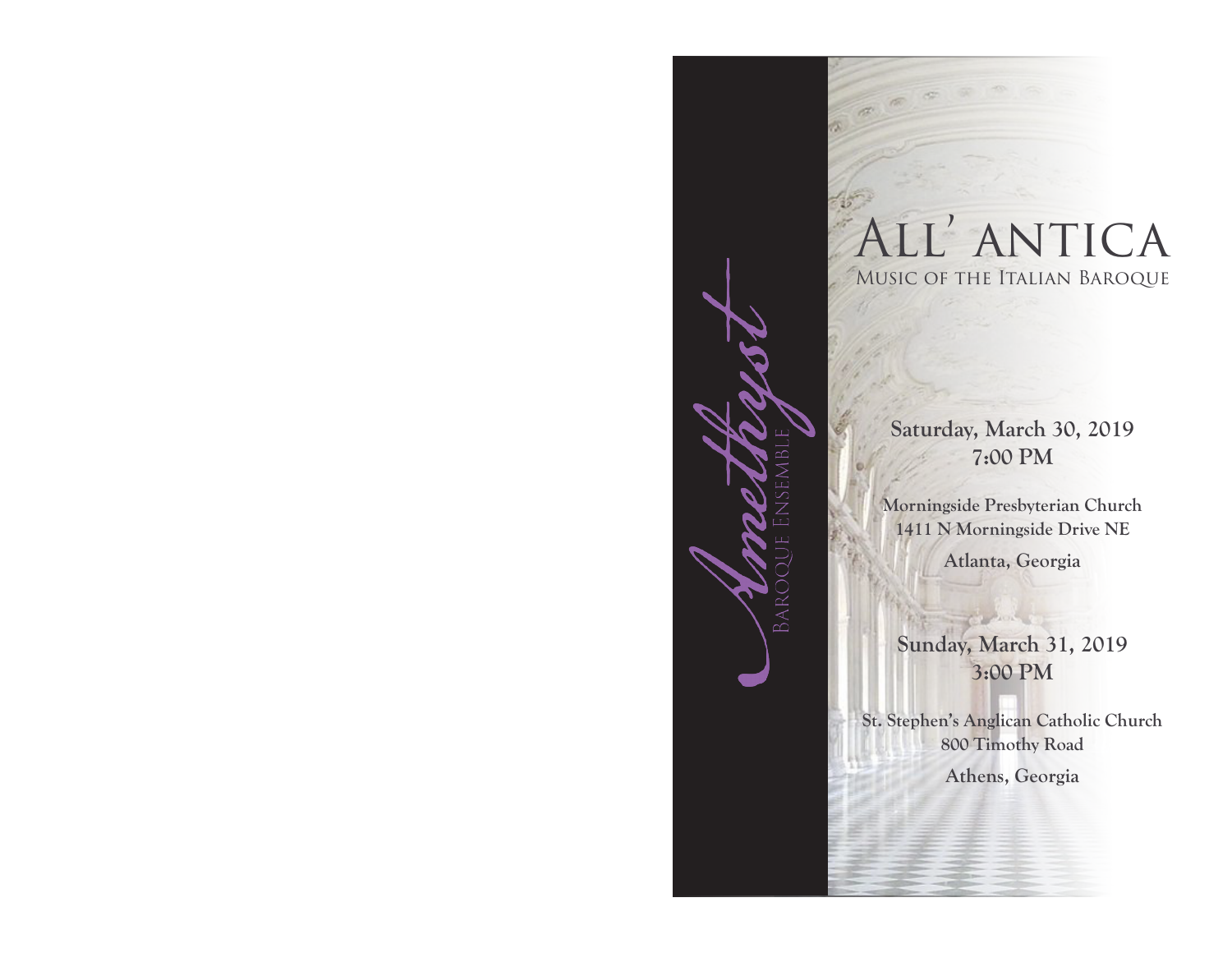# All' antica Music of the Italian Baroque

Sonata in F Major, RV 41 Antonio Vivaldi Largo 1678–1741 Allegro Largo Allegro Amarilli, mia bella Giulio Caccini 1551–1618 Sonata in G Major, Op. 5 No. 10 Arcangelo Corelli Preludio–Adagio 1653–1713 Allemanda–Allegro Sarabanda–Largo Gavotto–Allegro Giga–Allegro Sonata in A Major, K.208, Adagio e cantabile Domenico Scarlatti 1685–1757 Sonata in D Major, K.96, Allegrissimo Sonata prima Tarquinio Merula from *Motetti e sonate concertati* 1595–1665 Se l'aura spira tutta vezzosa Girolamo Frescobaldi 1583–1643 Sonata in a minor Diogenio Bigaglia Adagio 1676–1745 Allegro Tempo di Minuetto Allegro Bella s'io t'amo il sai Alessandro Scarlatti Recitativo: Bella s'io t'amo il sai 1660-1725 Aria Lento: Ardo è ver per te d'Amore Recitativo: T'amo si, t'amo ò cara Aria Andante: Quel vento che d'intorno scherzando

# Acknowledgments

Dr. Jonathan Crutchfield, Organist for Morningside Presbyterian Church The staff and parishioners of Morningside Presbyterian Church

William Coscarelli, Director of Music for St. Stephen's Anglican Catholic Church The staff and parishioners of St. Stephen's Anglican Catholic Church

> David Lawrence & Barbara Stark for recording services Mickey Gillmor & Patsy Woods for Atlanta concert assistance

#### solon

This concert is funded in part by a grant from the Atlanta Early Music Alliance. *www.atlema.org*

Additional support provided through the donation of concert space by both Morningside Presbyterian Church and St. Stephen's Anglican Catholic Church.

sollou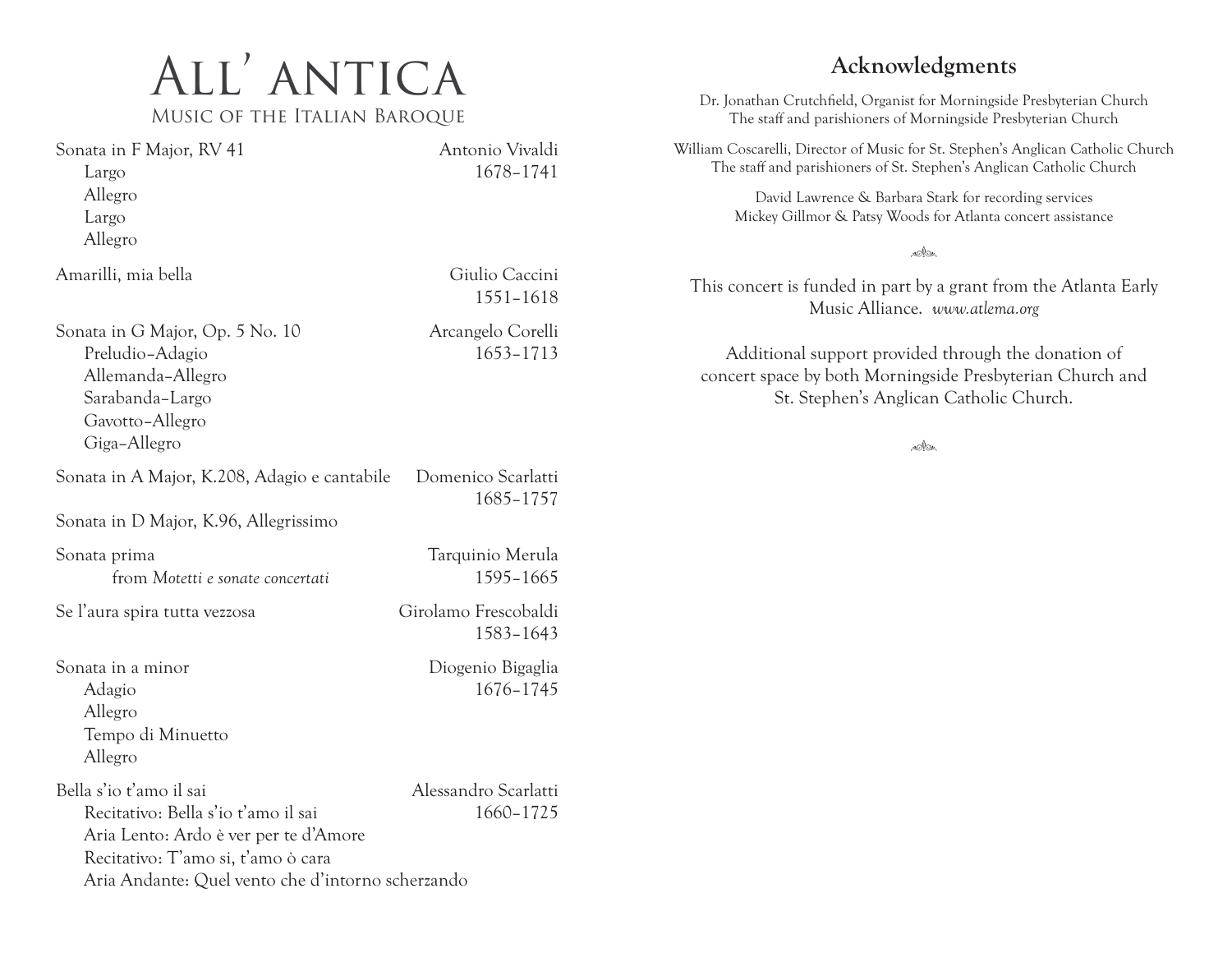# The Performers



Dr. Alexandra Snyder Dunbar is an award-winning harpsichordist, pianist, and pedagogue. She holds degrees from the Juilliard School, Manhattan School of Music, and Interlochen Arts Academy. She received full scholarship as a resident in the C.V. Starr Fellows Program as a Doctoral Candidate at Juilliard in the harpsichord studio of Lionel Party. Solo performances with orchestra have included *Orchestra 54*, *Dorian* 

*Baroque Orchestra*, *The Memphis Chamber Music Society*, *The Symphony of Westchester*, and *The Chamber Orchestra of New York*. Dr. Dunbar has collaborated on performance projects with the *The Dryden Ensemble*, the *Foundlings Ensemble*, and *The New York Philharmonic*. Dr. Dunbar is on music history faculty at the University of North Georgia and Athens Technical College. Dr. Dunbar teaches class piano and is an accompanist at Piedmont College in Georgia and has a lively studio of students on piano, guitar, violin, and harpsichord in Athens, Georgia. She is a faculty member in the Music Theory department at the world-renowned Interlochen Arts Camp in Interlochen, Michigan.



Jody Miller has an academic background in music education, but he studied recorder along the way to satisfy his passion for the instrument. His teachers include Steve Rosenberg, Aldo Abreu, and Eva Legêne, but he credits harpsichordist Dr. Dana Ragsdale for early guidance in Baroque performance practice. Miller conducts Lauda Musicam of Atlanta, a community collegium that performs multiple concerts each year. In addition, he currently performs with *Ritornello Baroque Ensemble* and with *Eighty-Eight & Eight*, a

contemporary music duo with Lisle Kulbach. Miller has performed with the *Atlanta Symphony Orchestra*, the *Atlanta Baroque Orchestra*, *New Trinity Baroque Orchestra*, *Victoria Bach Festival Orchestra*, *Cincinnati Opera*, and *Emory Baroque Artists*. Miller is music director for Mountain Collegium Early Music and Folk Music Workshop, and he also teaches at other workshops throughout the country. His teaching and performing schedule can be found at www.fippleflute.com.

*e l'arboscello fiorito sta.* and the bushes are all in flower. *Al canto, al canto, ninfe ridenti,* Sing, sing laughing nymphs!

*Un volto bello al l'ombra accanto* Let the fair of face who come to this forest *sol si dia vanto d'haver pieta.* show virtue by having pity on their suitors! *scacciate i venti di crudelta.* drive away the winds of cruelty!

Girolamo Frescobaldi's life coincided with what we now think of as the transition between the Renaissance and Baroque periods. His compositions are so important that they have been used as models of strict counterpoint since the 17th century. Many respected composers that followed Frescobaldi were influenced by his work, such as J.S. Bach, Henry Purcell, Johann Pachelbel, and Johann Froberger. The majority of his compositions were instrumental, as he left us a wealth of keyboard compositions (toccatas, ricercare, canzoni) and instrumental canzoni. He was quite respected for his keyboard and instrumental works, but critics weren't always so impressed with his vocal works. He and Caccini are credited with popularizing our concepts of tempo, bridging the old mensural notation practices to a method of notation that more resembles what we read today.

## Bigaglia: Sonata in a minor

Diogenio Bigaglia, sometimes known as Padre Benedettino Bigaglia, entered the Benedictine monastery of S Giorgio Maggiore in 1694. By 1713, he was given the priorate of the monastery. His music was widely performed in Italy, but few of his sacred works have come to light. His considerable output of masses, oratorios, motets, and secular cantatas show good compositional skills. This *Sonata in a minor* is from a set of 12 sonatas for violin or flute (recorder) with basso continuo accompaniment that was published in 1715. Few of his other instrumental works have been discovered, but his three trio sonatas for two flutes and basso continuo show strong influence of the contemporary German and French styles.

## A. Scarlatti: Bella s'io t'amo il sai Recitativo: Bella s'io t'amo il sai

*Te noto che ogni loco* I look for you everywhere *orrido è a gl'occhi miei*, it is painful to my eyes,

*Bella, s'io t'amo il sai,* My love, you know that I love you, *e sai l'immenzo foco* and you know of the immense fire *che m'accesero in sen tuio vaghi rai.* your lovely gaze has lit in my heart. *ove, o cara, non sei* but when, my love, you are not there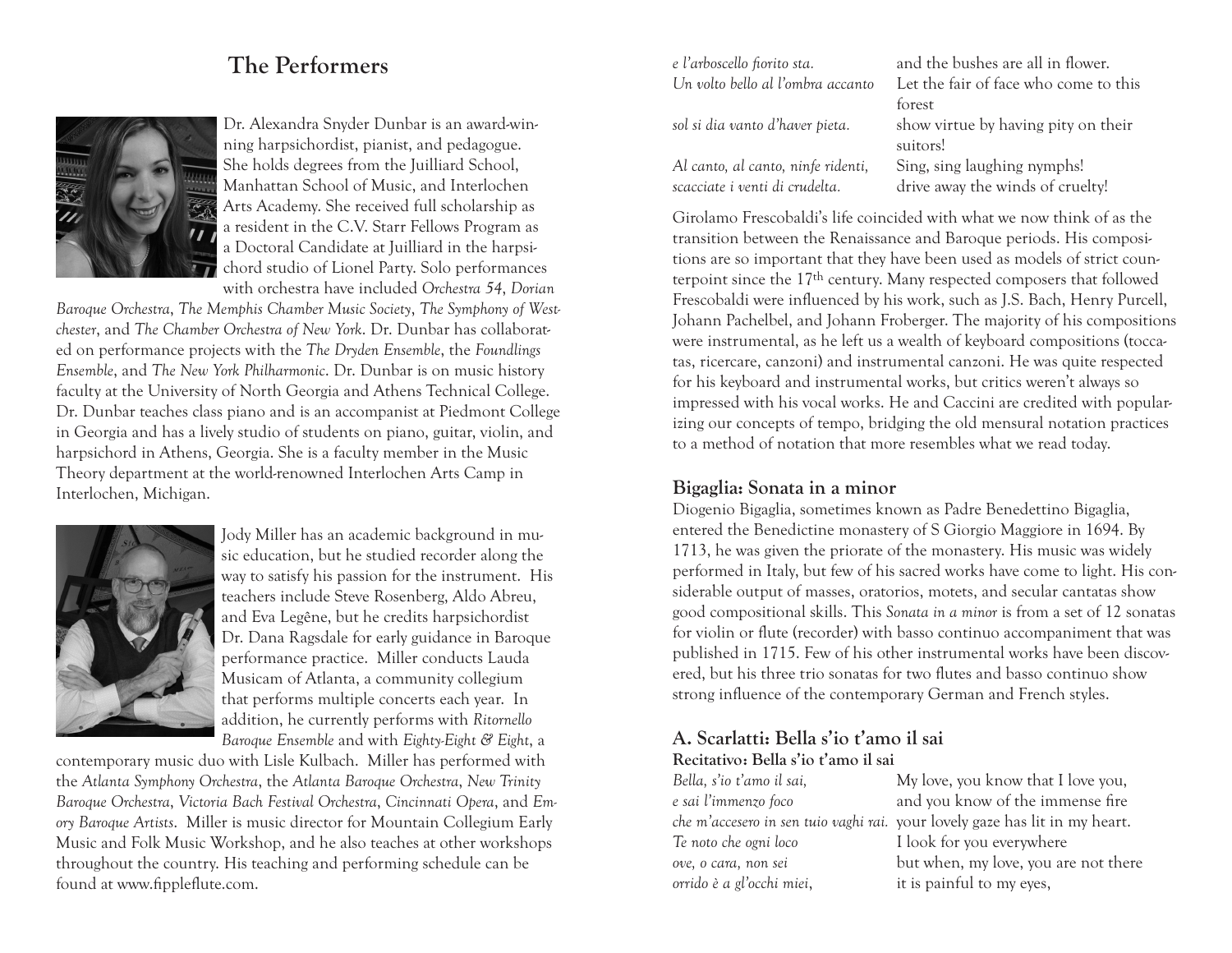sorbed a flamenco rhythmic and harmonic element into his compositions, which can be heard in his 555 keyboard sonatas. A virtuoso keyboardist himself, Domenico Scarlatti was known to have had a competition with George Frideric Handel, defeating him with his ferocious improvisatory shredding skills. Some of the keyboard sonatas are so fiercely difficult with then-unheard-of techniques such as quick succession of repeated notes, fast repeated notes, and percussive flamenco-like effects using non-functional harmony. All of these elements are delightfully fitted into the binary form, leaving the possibility for ornamentation and personalization upon repeats.

#### Merula: Sonata Prima

Tarquinio Merula included this "Sonata Prima" in his *Il Primo Libro de Motetti, e Sonate Concertati A Due, Tre, Quattro, e Cinque Voci, Co'l Basso per l'Organo . . . Opera Sesto*, which was published in 1624. Though Merula largely follows the older styles of composers such as Monteverdi, his harmonic writing anticipates the chromaticism and chord progressions that would typify the Baroque period. This sonata is for solo instrument with basso continuo, but it is common practice to add a bass instrument (viola da gamba, dulcian, or sackbut) playing a more soloistic version of the bass line. This practice was the beginning of the Baroque trio sonata that would be so popular within just a few years.

Merula was an organist and he was employed in Warsaw, Cremona, and Bergamo. One such appointment was as *maestro di cappella* at the cathedral in Cremano. While in Cremona, Merula was charged with indecency and returned to Bergamo. The rest of his life was fraught with employment troubles, as he had a reputation for fighting with his employers.

## Frescobaldi: Se l'aura spira tutta vezzosa

*la siepe ombrosa di bei smeraldi* and the shady emerald hedge

*dall'alto monte al mar sen' va.* are gone to the sea.

*Se l'aura spira tutta vezzosa,* If the breezes blow ever charming, *la fresca rosa ridente sta,* the budding roses will show their laughing faces,

*d'estivi caldi timor non ha.* Theed not fear the summer heat. *A balli, a balli, liete venite,* To the dance merrily come, *ninfe gradite, fior di beltà.* pleasing nymphs, flower of beauty.

*Or, che sì chiaro il vago fonte* Now the clear mountain streams *Suoi dolci versi spiega l'augello,* and the birds unfold their sweet verses,



Marcy Brenner tried many musical instruments, including 11 years of piano lessons, recorder, violin, cello, and French horn, before finding her true love - Baroque Music. She took up harpsichord and viola da gamba while at Oberlin College and Conservatory in her late teens and went to Vienna on a Fulbright and on to Brussels to hone her craft. After many years in Austria, Belgium, and Italy working as a free-lancer, playing concerts and making recordings in the rooms the music she loved was written for, Marcy returned

to the States, where she resides in Northeast Florida. Marcy is a founding member of *Savannah Baroque* and plays in *The Goliards* and *RareSong*, sings in a women's barbershop quartet and chorus, and appears with her teacher in his professional percussion ensemble *Time to Drum*.



Adrin Akins is a countertenor and native Georgian. He has been a frequent recitalist, guest soloist, and chamber singer in the Atlanta area for over 10 years. Although he started his musical career as a French horn player, he later found his musical calling as a singer. He has performed as a soloist with the *Atlanta Choral Guild*, *Atlanta Schola Cantorum*, and has made solo performances at St. Bartholomew's Episcopal Church, St. Bede's Episcopal Church, Decatur First United Methodist Church, and Holy Innocent's Episcopal Church. He is a frequent soloist with *Lauda Musicam of Atlanta*. Mr. Akins recently made his

European debut with the Saarburg Festival in Saarburg, Germany. He has studied voice with Dr. Stephanie Tingler at the University of Georgia at Athens, and he holds a Bachelor of Arts in French Horn Performance.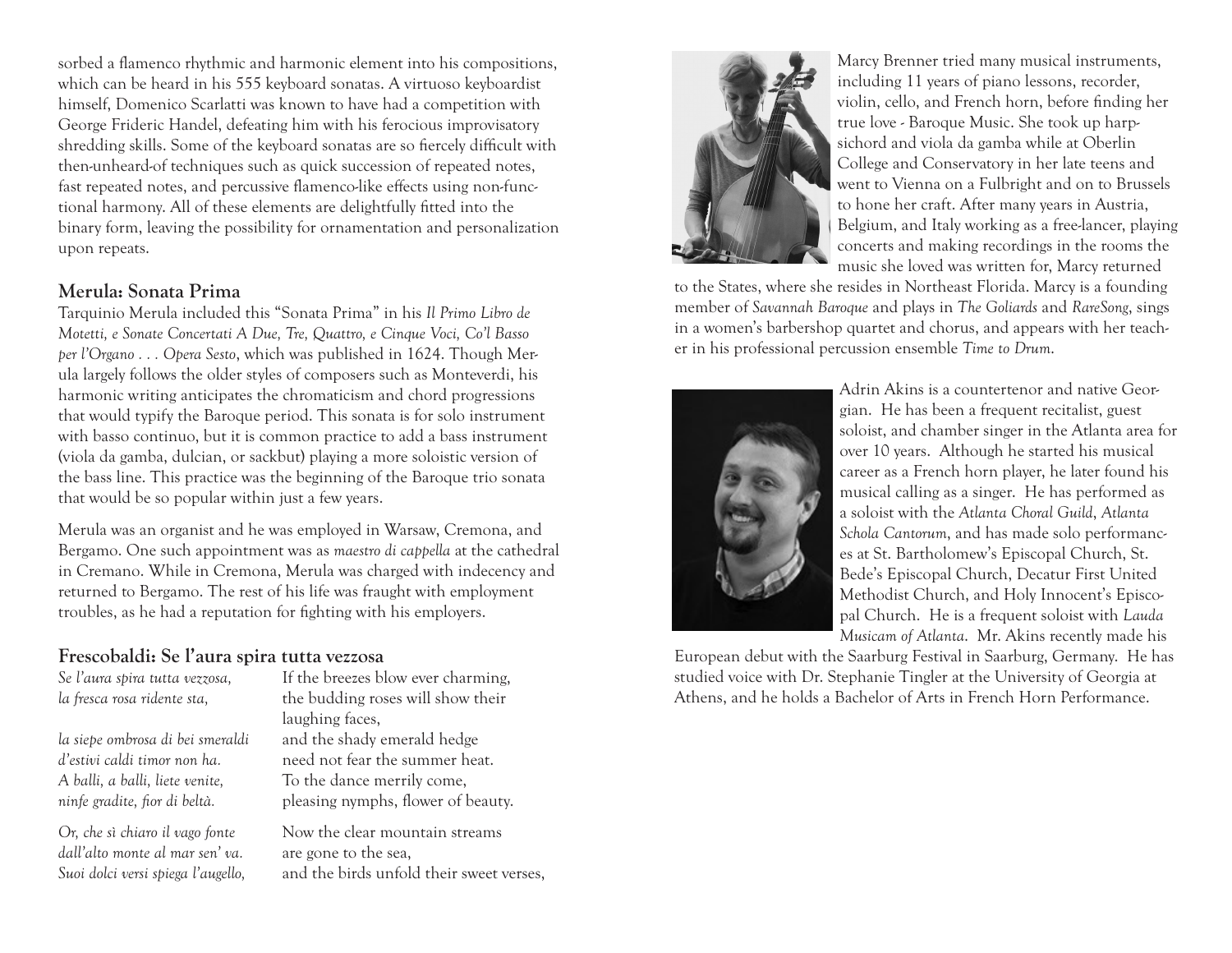## **Program Notes**

#### Vivaldi: Sonata in F Major

Antonio Vivaldi hardly needs an introduction. Despite his popularity now with works such as *The Four Seasons* occupying a spot in practically every musician's playlist, his music quickly fell into obscurity after his death in 1741. It took a Vivaldi "knock-off" to rekindle interest in his music. In the early 20th century, Fritz Kreisler composed and performed *Concerto in C Major*, which was originally passed off as one of Vivaldi's works. Researchers began to unearth Vivaldi's compositions and now his catalog of music includes over 500 concertos, nearly 50 operas, and approximately 90 instrumental sonatas, though this list is far from exhaustive. Much of his music was composed for students at the *Ospedale della Pietà*, a girls' orphanage where Vivaldi worked for much of the time between 1703 and 1740. It was during this time that Vivaldi wrote this cello sonata. It was published in Paris in 1740, the same year that Vivaldi moved to Vienna hoping for support from Emperor Charles VI. Unfortunately, the Emperor died soon after Vivaldi arrived; Vivaldi died poverty-stricken less than a year later.

#### Caccini: Amarilli, mia bella

*Amarilli, mia bella,* Amaryllis, my beauty *non credi, o del mio cor dolce desio,* do you not believe, oh my heart's sweet desire, *d'esser tu l'amor mio?* that you are my love? *Credilo pur, e se timor t'assale,* Believe it, and if you fear *prendi questo mio strale* take this my arrow, *aprimi il petto e vedrai scritto in core:* open my breast and you shall see written in my heart: *Amarilli è il mio amore.* Amaryllis is my love.

Amarilli, mia bella was quite famous during Giulio Caccini's time. Though this version (with the poem likely written by Alessandro Guarini, the son of Giovanni Battista Guarini) is one of the most well-known tunes of the early 17th century, solo instrumental settings and ensemble settings were common. Written sometime before 1601, Caccini included this solo madrigal in his *Le nuove musiche* of 1602.

The story of Amaryllis comes from Greek mythology, as the maiden Amaryllis was out picking flowers when she became enamored with the shepherd Alteo. Alteo was strong and handsome, yet he did not reciprocate this

admiration. Instead, he was so obsessed with finding new flowers that he made it well known that only a maiden who could bring him a new flower would receive his love. Amaryllis was advised by the priestess at Delphi to dress in white, draw blood with a golden arrow, and show up to knock on Alteo's door each evening for 30 nights. She finally gained his attention. On the thirtieth night, Alteo awoke and opened the door. From her blood sprang a beautiful red flower, which helped her win Alteo's love.

## Corelli: Sonata in G Major

Arcangelo Corelli's opus 5 violin sonatas were published in Rome on January 1, 1700. In the same year, the London publisher John Walsh also released the works, but they were published repeatedly throughout the 18th, 19th, 20th, and 21st centuries. While many works from the Baroque had to be rediscovered, these sonatas took a stronghold with violinists from the very beginning. In 1702, Walsh published these sonatas arranged for "fluto primo" and "fluto basso." They were heavily edited so that the treble parts would work for recorder, yet they still hold a place among the standard recorder repertoire. This particular sonata must have been especially popular, as Sir John Barbirolli, a 20th century British conductor and cellist, arranged the Preludio, Allemanda, Gavotte, and Giga into an oboe concerto for his wife, oboist Evelyn Rothwell.

Corelli is known as both a violinist and a composer, but he was not very adventurous on the violin. The violin sonatas generally do not extend beyond D on the highest string, and Corelli himself refused to play any higher on the instrument. One story tells that he refused to play a passage of Handel's oratorio *The Triumph of Time and Truth* (1708), as the passage extended up to the altissimo A. Corelli became offended when Handel (32 years his junior, nonetheless) played the note. Nevertheless, Corelli's influence was apparent in the works of Bach, Handel, and many others who adopted Corelli's sonata form in their own writing.

## D. Scarlatti: Sonata in A Major & Sonata in D Major

Domenico Scarlatti is the sixth child of ten born to the opera composer and music teacher Alessandro Scarlatti. At this time, virtuosic vocal singing ruled supreme. Composers such as Alessandro Scarlatti created a score that was meant to be filled in with personalized vocal ornamentation that highlighted the singers range and skill. Naturally, Domenico absorbed this musical vocabulary into some of his own compositions. Domenico worked as a composer and music teacher for most of his life in the court of the Spanish and Royal families in Lisbon and Madrid. During this time, he ab-